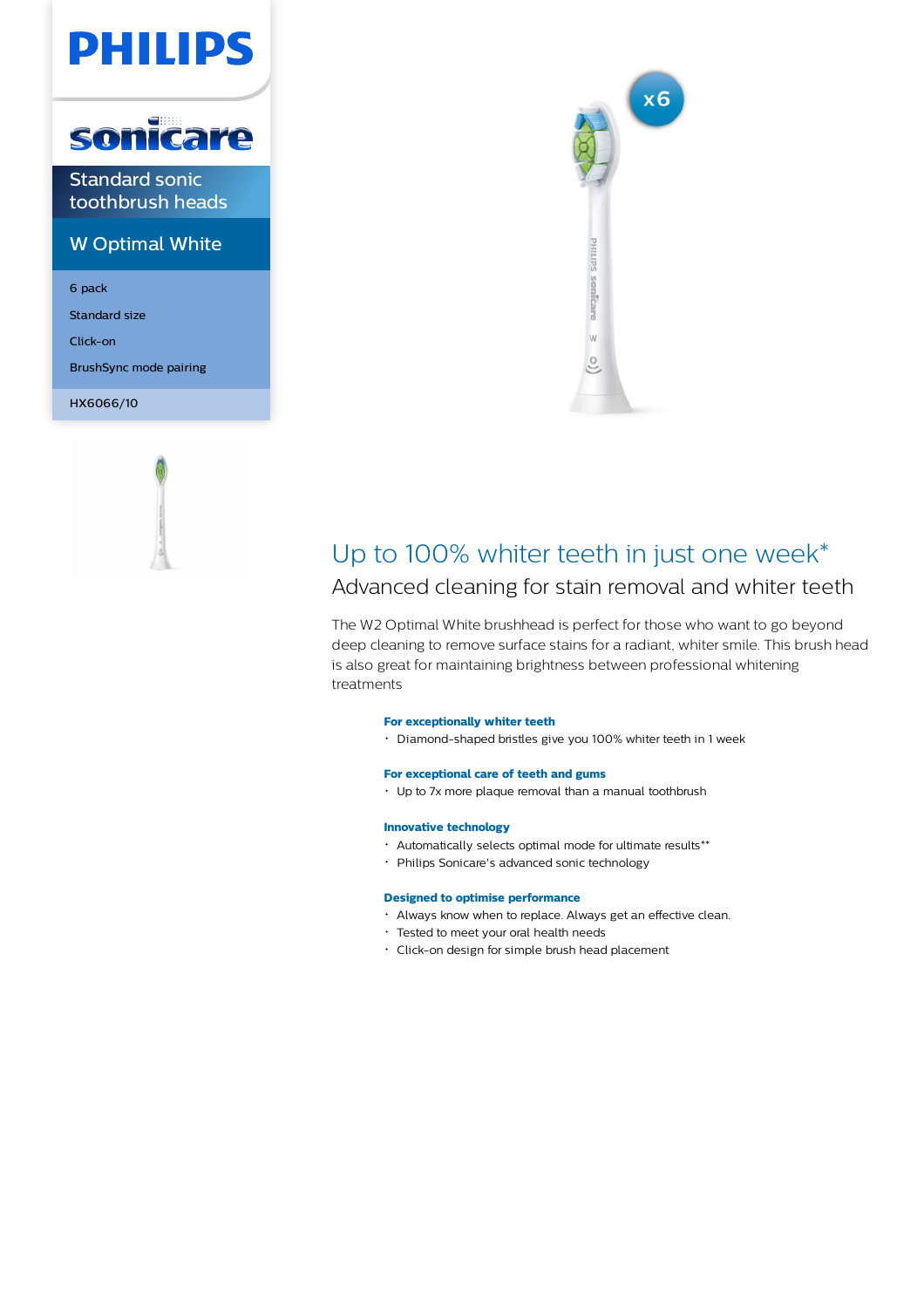## **Highlights**

#### **Say goodbye to plaque**



Densely-packed, high-quality bristles remove up to 7x more plaque than a manual toothbrush.

#### **Whiter teeth, fast**



The W2 Optimal White's stain-removal pad, made from densely-packed diamond-shaped bristles, removes surface stains caused by food and drinks. You'll notice a whiter smile, up to 100%\*, in just 7 days.

#### **BrushSync™ mode-pairing**



You'll always get the best possible clean with our BrushSync™ mode-pairing feature\*\*. The Philips Sonicare W2 Optimal White brush head syncs with your BrushSync™ enabled Philips Sonicare toothbrush handle\*\*, selecting the optimal brushing mode and intensity level for exceptional whitening. All you need to do is start brushing.

#### **Brush head replacements**



Brush heads become less effective after 3 months' use, but with BrushSync™ you'll be reminded before this happens. Your smart toothbrush will track how often and how hard you brush and will notify you when it's time for a replacement. Don't have a smart Philips Sonicare toothbrush? Just monitor your blue replacement bristles — when they turn white you'll know it's time for a fresh brush head.

#### **Brushing with peace of mind**



All Philips Sonicare brush heads are safe and gentle on teeth and gums. During tests, each brush head is put through its paces to ensure durability and an exceptional performance every time you brush.

#### **Philips Sonicare technology**



Philips Sonicare's advanced sonic technology pulses water between your teeth, and its brush strokes break plaque up and sweep it away for an exceptional daily clean.

#### **Easy to click on**



Your W2 Optimal White brush head fits perfectly with any Philips Sonicare toothbrush handle, except Philips One and Essence. Simply click on and off for easy replacement and cleaning.